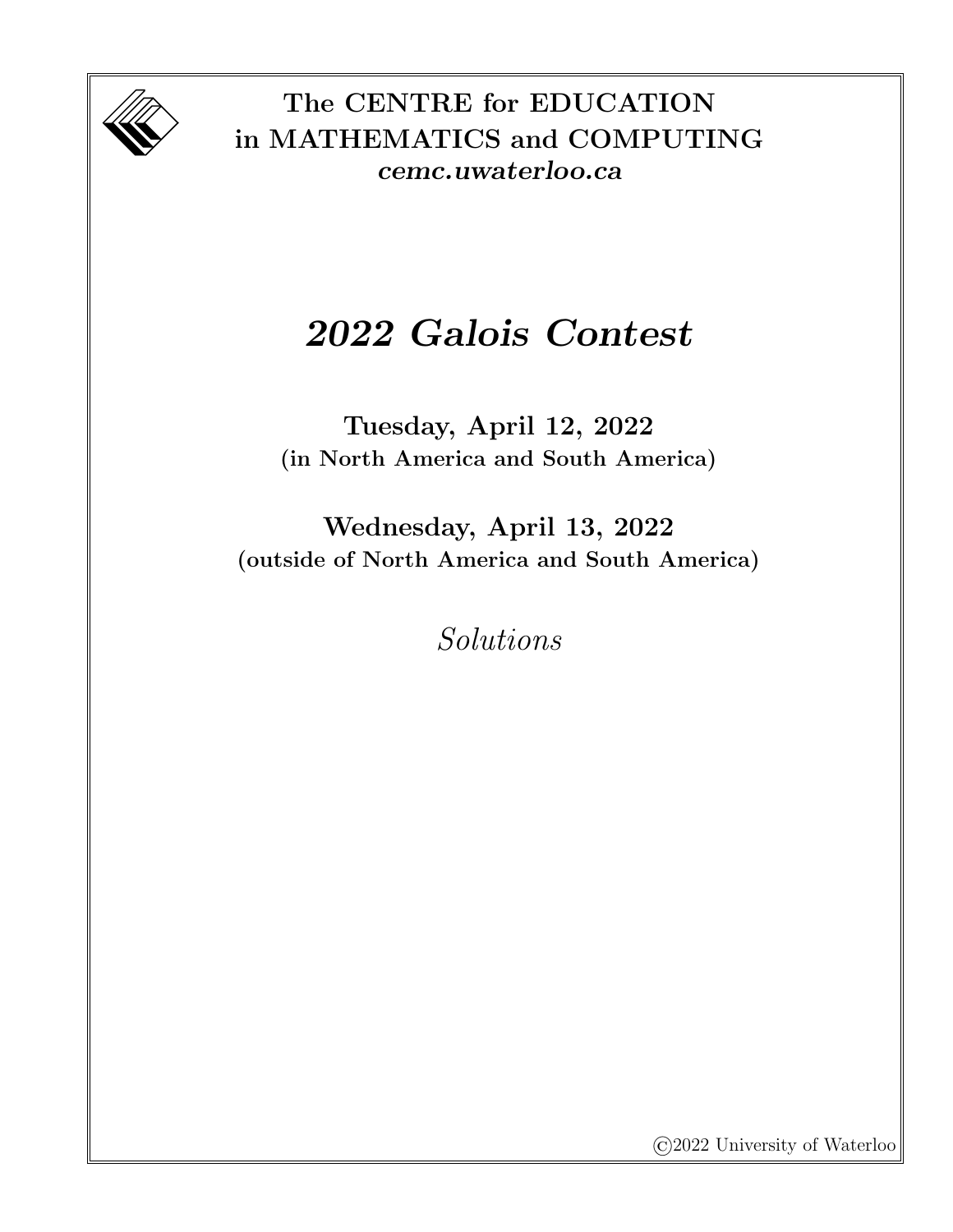- 1. (a) The ratio of Alice's contribution to Bello's contribution was 3 : 8. This means that for every  $$3 + $8 = $11$  contributed to starting the business, Bello contributed \$8, and so Bello contributed  $\frac{8}{11}$ of the cost of starting the new business. If the cost of starting the new business was \$9240, then Bello's contribution to this cost was 8 11  $\times$  \$9240 = \$6720.
	- (b) The ratio of Alice's share of the first year profits to Bello's share was 3 : 8. This means that for every  $\$3 + \$8 = \$11$  of profit in the first year, Alice's share was  $\$3$ . Let the first year profit be  $P$ .

Since Alice's share of the first year profit was \$1881, then  $\frac{3}{11}$  $\times$  *P* = 1881 or  $P =$  $1881 \times 11$ 3 , and so  $P =$ 20 691 3  $= 6897.$ 

The total profit of the business for the first year was \$6897.

(c) The ratio of Alice's share of the second year profits to Bello's share was  $3:(8+x)$ . This means that for every  $\$3 + \$(8 + x) = \$(11 + x)$  of profit in the second year, Bello's share was  $\$(8 + x)$ .

Since Bello's share of the second year profit was \$5440, and the profit that year was \$6400, then  $\frac{(8+x)}{(11+x)} \times 6400 = 5440.$ 

then 
$$
\frac{1}{1+x}
$$
 × 0400 = 0440

Solving this equation, we get

$$
\frac{(8+x)}{(11+x)} \times 6400 = 5440
$$
  
\n
$$
6400(8+x) = 5440(11+x)
$$
  
\n
$$
20(8+x) = 17(11+x)
$$
 (dividing both sides by 320)  
\n
$$
160 + 20x = 187 + 17x
$$
  
\n
$$
3x = 27
$$

and so  $x = 9$ .

- 2. (a) Line  $L_1$  has equation  $y = \frac{3}{2}$  $\frac{3}{2}x + k$ , and thus has slope  $\frac{3}{2}$ . Since  $L_2$  is perpendicular to  $L_1$ , then its slope is  $-\frac{2}{3}$  $\frac{2}{3}$ .
	- (b) Since  $L_1$  has equation  $y = \frac{3}{2}$  $\frac{3}{2}x + k$ , its *y*-intercept is *k*. Line  $L_2$  has the same y-intercept as  $L_1$  (which is at  $P(0, k)$ ). Thus,  $L_2$  has slope  $-\frac{2}{3}$  $\frac{2}{3}$  and y-intercept k, and so it has equation  $y = -\frac{2}{3}$  $\frac{2}{3}x+k$ . Since  $L_2$  intersects the x-axis at  $Q$ , the x-coordinate of point  $Q$  is the x-intercept of  $L_2$ . Setting  $y = 0$  in the equation for  $L_2$  and solving for x, we get  $0 = -\frac{2}{3}$  $\frac{2}{3}x + k$  or  $\frac{2}{3}x = k$ , and so  $x=\frac{3k}{2}$  $\frac{3k}{2}$ . Written in terms of k, the x-coordinate of point Q is  $\frac{3k}{2}$ .
	- (c) From part (b), the coordinates of P are  $(0, k)$ , and the coordinates of Q are  $\left(\frac{3k}{2}\right)$  $\frac{3k}{2},0$ ). To determine an expression for the area of  $\triangle PQR$ , we first need to determine the coordinates of point R.

 $L_3$  is parallel to  $L_1$  and thus has slope  $\frac{3}{2}$  and equation  $y = \frac{3}{2}$  $\frac{3}{2}x + b$ , for some *y*-intercept *b*. Line  $L_3$  passes through point  $Q\left(\frac{3k}{2}\right)$  $\frac{3k}{2}$ , 0), and so  $0 = \frac{3}{2} \left( \frac{3k}{2} \right)$  $(\frac{3k}{2}) + b$  or  $b = -\frac{9k}{4}$  $\frac{3k}{4}$ .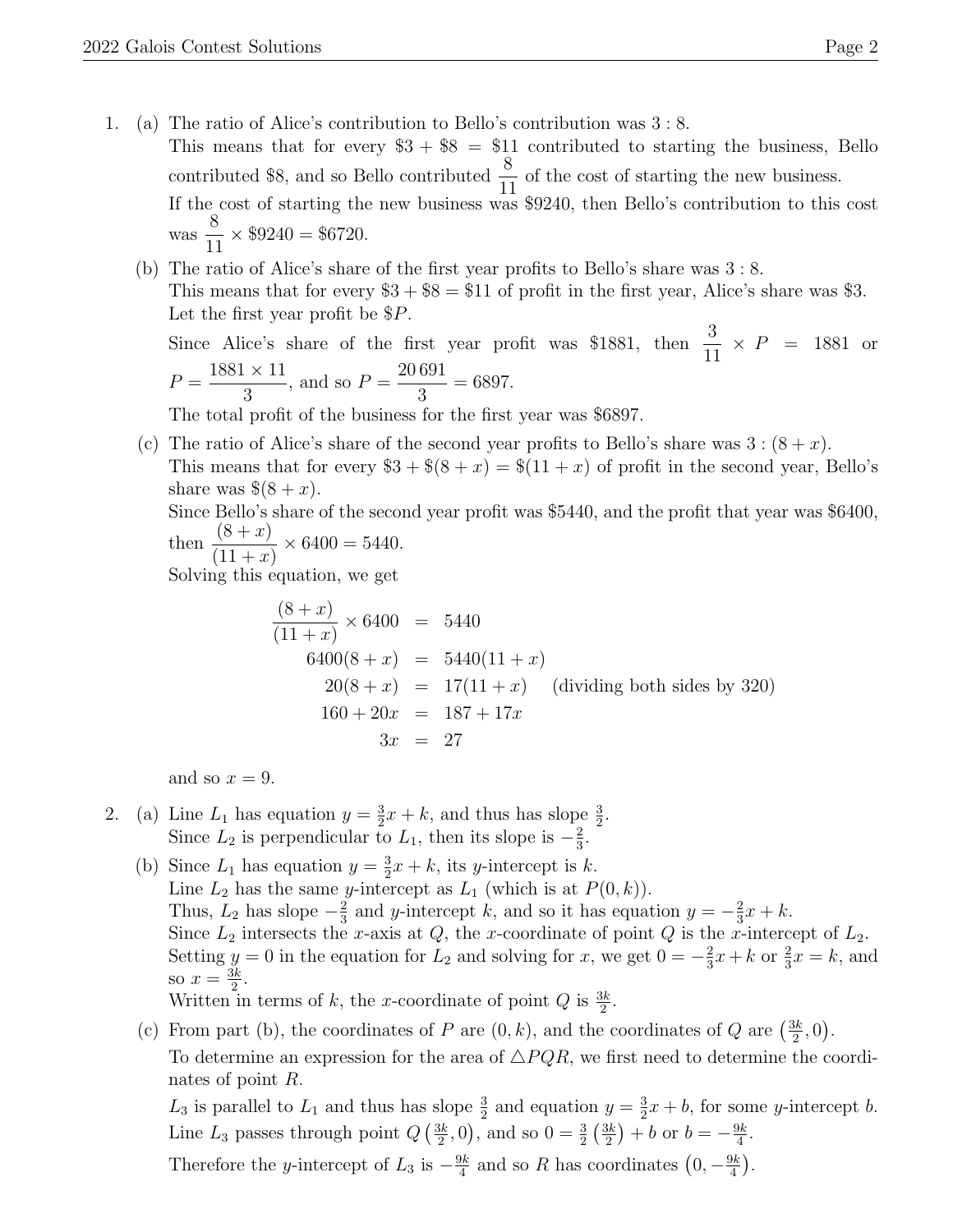If we call the origin  $O(0,0)$ , then the area of  $\triangle PQR$  is given by  $\frac{1}{2} \times PR \times OQ$ , since height  $OQ$  is perpendicular to the base  $PR$ . Since  $PR = k - \left(-\frac{9k}{4}\right)$  $\frac{9k}{4}$ )  $=$   $\frac{13k}{4}$  $\frac{3k}{4}$  and  $OQ = \frac{3k}{2}$  $\frac{3k}{2}$ , then the area of  $\triangle PQR$  is  $\frac{1}{2} \times \frac{13k}{4} \times \frac{3k}{2} = \frac{39k^2}{16}$ .

The area of  $\triangle PQR$  is 351, and so  $\frac{39k^2}{16} = 351$  or  $k^2 = \frac{351\times16}{39}$  or  $k^2 = 144$ , and so  $k = 12$ (since  $k > 0$ ).

3. (a) We begin by recognizing that a number is a perfect square if the exponent on each prime factor in its prime factorization is even, and conversely that the prime factorization of every perfect square has an even exponent on each prime factor.

The prime factorization of 84 is  $2^2 \times 3 \times 7$ .

For the product  $84 \times k = 2^2 \times 3 \times 7 \times k$  to be a perfect square, k must at least include 3 and 7 as prime factors (since the exponent on each is an odd number), and so k must be divisible by 21.

If  $k = 3 \times 7$ , then  $84 \times k$  is a perfect square because

 $84 \times 3 \times 7 = 2^2 \times 3^2 \times 7^2 = (2 \times 3 \times 7) \times (2 \times 3 \times 7).$ 

Thus, the smallest value of the positive integer k for which  $84 \times k$  is a perfect square is  $k = 3 \times 7 = 21.$ 

(b) The prime factorization of 572 is  $2^2 \times 11 \times 13$ , and so  $\ell$  must at least include 11 and 13 as prime factors (since the exponent on each is an odd number).

Since  $572 \times \ell$  is a perfect square, then any factor of  $\ell$  in addition to 11 and 13 must be a perfect square.

That is,  $\ell$  is a number of the form  $11 \times 13 \times n^2$  for some positive integer n, because

 $572 \times \ell = 572 \times 11 \times 13 \times n^2 = (2 \times 11 \times 13 \times n) \times (2 \times 11 \times 13 \times n).$ 

Since  $\ell = 11 \times 13 \times n^2 = 143n^2$  and  $\ell < 6000$ , then  $143n^2 < 6000$ , and so  $n^2 < \frac{6000}{143} \approx 41.96$ . The greatest value of the positive integer *n* for which  $n^2 \leq 41$  is  $n = 6$ . Therefore, the greatest possible value of  $\ell$  is  $11 \times 13 \times 6^2 = 5148$ .

(c) The prime factorization of  $525000$  is  $2^3 \times 3 \times 5^5 \times 7$ , and so if  $525000 \times m$  is a perfect square, then  $m$  must at least include 2, 3, 5, and 7 as prime factors (since the exponent on each is an odd number).

If m includes the prime factors 2, 3, 5, and 7, then  $m$  is greater than or equal to  $2 \times 3 \times 5 \times 7 = 210$ .

Therefore, if m is a positive integer less than 200, then  $525\,000 \times m$  cannot be a perfect square.

(d) Suppose that the three powers of 10 chosen from the list are  $10^a$ ,  $10^b$ , and  $10^c$ , where a, b, c are odd positive integers between 1 and 99 inclusive, and  $a < b < c$ .

Since  $a < b$  and  $a < c$ , the sum of these three powers,  $S = 10^a + 10^b + 10^c$ , can be factored so that  $S = 10^a (1 + 10^{b-a} + 10^{c-a}).$ 

Since  $b - a$  is a positive integer, then  $10^{b-a}$  is an even positive integer.

Similarly,  $10^{c-a}$  is an even positive integer, and so  $1 + 10^{b-a} + 10^{c-a}$  is an odd positive integer.

Thus for some odd positive integers  $a, b, c$ , and  $d$ ,

$$
S = 10^{a}(1 + 10^{b-a} + 10^{c-a}) = 10^{a} \times d = (2 \times 5)^{a} \times d = 2^{a} \times 5^{a} \times d
$$

Since  $d$  is an odd integer, then 2 is not a prime factor of  $d$ , and so the prime factor 2 occurs an odd number of times in the prime factorization of  $S$  (since  $a$  is odd).

Therefore, the sum of every choice of three different powers of 10 from the list is not a perfect square.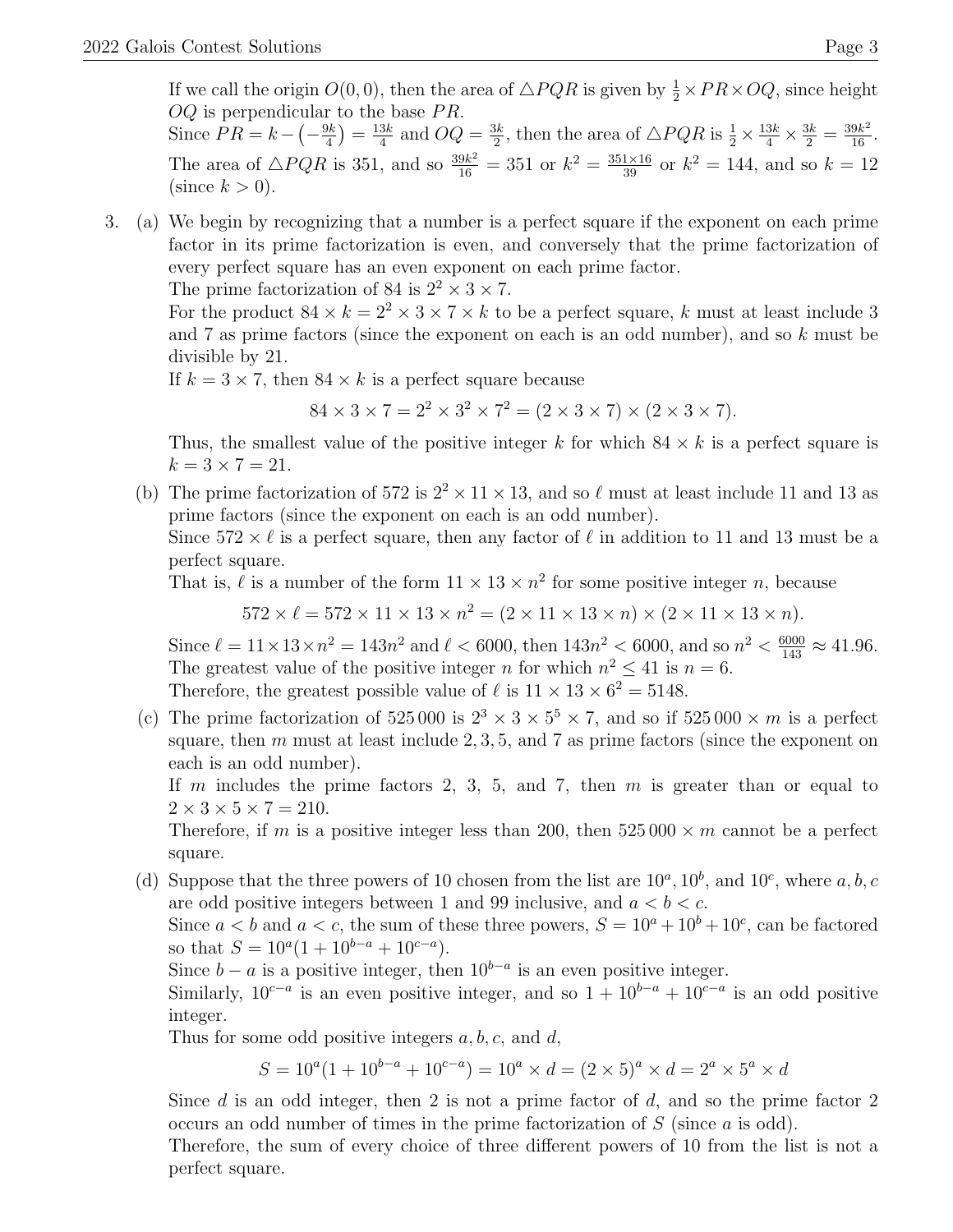## 4. (a) Solution 1

For each Bauman string of length 5 in which the first and last letters are both A, the second and fourth letters are not A.

For such Bauman strings, either the third letter is  $A$ , or the third letter is not  $A$ .

Case 1: The third letter is A.

In this case, the string is of the form  $A_{\mathcal{A}} A_{\mathcal{A}} A$ .

There are 4 choices for the second letter  $(B, C, D, \text{or } E)$  and 4 choices for the fourth letter, and so there are  $4 \times 4 = 16$  such Bauman strings.

Case 2: The third letter is not A.

In this case, the string is of the form  $A \ x \ A$ , where the third letter x is  $B, C, D$ , or E, and so there are 4 choices for the third letter.

The second letter must be different than the third letter and must not be A, and so there are 3 choices for the second letter.

Similarly, there are 3 choices for the fourth letter, and so there are  $4 \times 3 \times 3 = 36$  such Bauman strings.

In total, the number of Bauman strings of length 5 in which the first and last letters are both A is  $16 + 36 = 52$ .

## Solution 2

For each Bauman string of length 5 in which the first and last letters are both A, either the second and fourth letters are the same, or they are different.

Case 1: The second and fourth letters are the same.

In this case, the string is of the form  $Ax \_\ xA$ .

There are 4 choices for the second letter  $(B, C, D, \text{or } E)$  and 1 choice for the fourth letter since it is the same as the second letter.

The third letter must be different than the second and fourth letters (which are the same) and so there are 4 choices for the third letter.

Thus, there are  $4 \times 1 \times 4 = 16$  such Bauman strings.

Case 2: The second and fourth letters are different.

In this case, the string is of the form  $Ax \, yA$ , where x and y represent different letters.

There are 4 choices for the second letter  $(B, C, D, \text{or } E)$  and 3 choices for the fourth letter (it is different than the second letter and not  $A$ ).

The third letter must be different than the second and fourth letters (which are different) and so there are 3 choices for the third letter.

Thus, there are  $4 \times 3 \times 3 = 36$  such Bauman strings.

In total, the number of Bauman strings of length 5 in which the first and last letters are both A is  $16 + 36 = 52$ .

(b) Solution 1

We may determine the number of Bauman strings of length 6 that contain more than one B indirectly.

That is, we may subtract the number of Bauman strings that contain 0 B's and the number of Bauman strings that contain exactly 1 B from the total number of Bauman strings of length 6.

For a Bauman string of length 6 (with no restrictions), there are 5 choices for the first letter and 4 choices for each of the remaining letters, and so there are a total of  $5 \times 4^5 = 5120$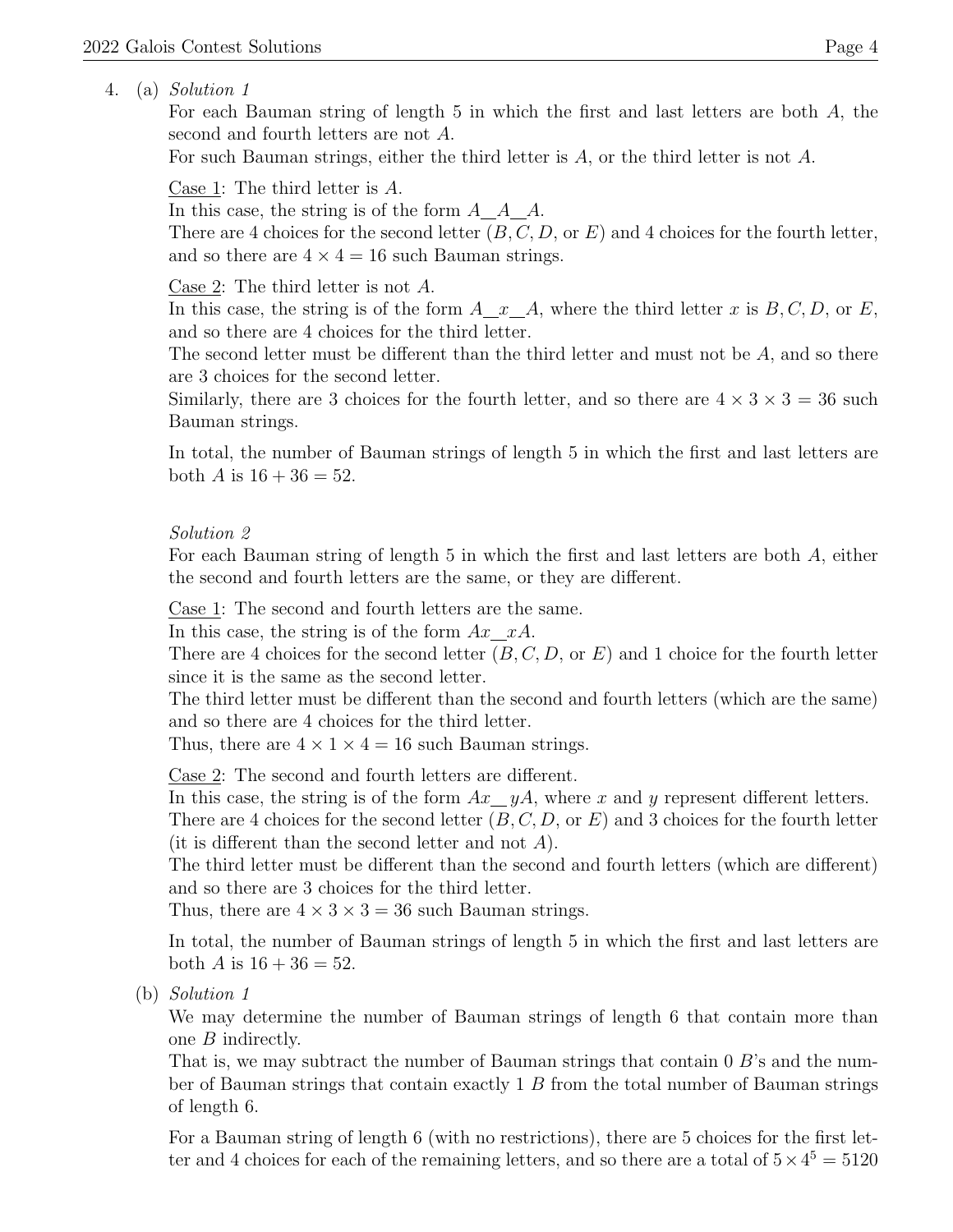such strings.

For a Bauman string of length 6 that contains  $0 \, B$ 's, there are 4 choices for the first letter and 3 choices for each of the remaining letters, and so there are a total of  $4 \times 3^5 = 972$ such strings.

Next, we count the number of Bauman strings that contain exactly 1 B.

If the first letter of the string is a  $B$ , then there are 4 choices for the second letter and 3 choices for each of the remaining four letters.

Similarly, if the last letter is a  $B$ , then there are 4 choices for the letter adjacent to the  $B$ and 3 choices for each of the remaining four letters.

Thus, there are  $1 \times 4 \times 3^4 = 324$  strings that begin with a B and 324 strings that end with a B.

If the second letter of the string is a  $B$ , then there are 4 choices for the first letter, 4 choices for the third letter, and 3 choices for each of the fourth, fifth and sixth letters. Thus, there are  $4 \times 1 \times 4 \times 3^3 = 432$  such strings.

Similarly, if the third, fourth or fifth letter in the string is a  $B$ , then there are 432 such strings.

In total, there are  $5120 - 972 - 2 \times 324 - 4 \times 432 = 1772$  Bauman strings of length 6 that contain more than one B.

## Solution 2

A Bauman string of length 6 cannot contain more than 3 B's (confirm for yourself why this is true before proceeding).

We may determine the number of Bauman strings of length 6 that contain more than one B directly.

That is, we may count the number of strings that contain exactly  $3 \cdot B$ 's and the number of strings that contain exactly 2 B's.

Thus, there are two cases to consider.

Case 1: The Bauman string has exactly  $3 B$ 's

In this case, the string must take one of four possible forms:

$$
B\_B\_B_-, \qquad B\_B_,\_B, \qquad B_,\_B\_B_,\_B\_B_-, \qquad B\_B\_B_-,
$$

We begin by counting the number of strings of the form  $B \quad B \quad B$ .

There are 4 choices for the second letter  $(A, C, D, \text{ or } E)$ , 4 choices for the fourth letter, and 4 choices for the sixth letter, and so there are  $4^3 = 64$  such strings.

Similarly, there are  $4^3 = 64$  strings of the form  $B$  B.

It is worth noting that  $B \_ B \_ B \_ and \_ B \_ B \_ B$  have identical forms when one is read left to right and the other right to left.

We may call such pairs of forms *symmetric*, and recognize that under the same restrictions, symmetric forms have an equal number of Bauman strings.

For strings of the form  $B$   $B$   $B$ , there are 4 choices for the second letter, 4 choices for the fourth letter, and 3 choices for the fifth letter (since the fifth letter must be different than B and different than the fourth letter, which is not B), and so  $4^2 \times 3 = 48$  such strings.

Since B B B is symmetric to B B B, there are similarly  $4^2 \times 3 = 48$  strings of this form.

Thus, there are  $2 \times 64 + 2 \times 48 = 224$  Bauman strings with exactly 3 B's.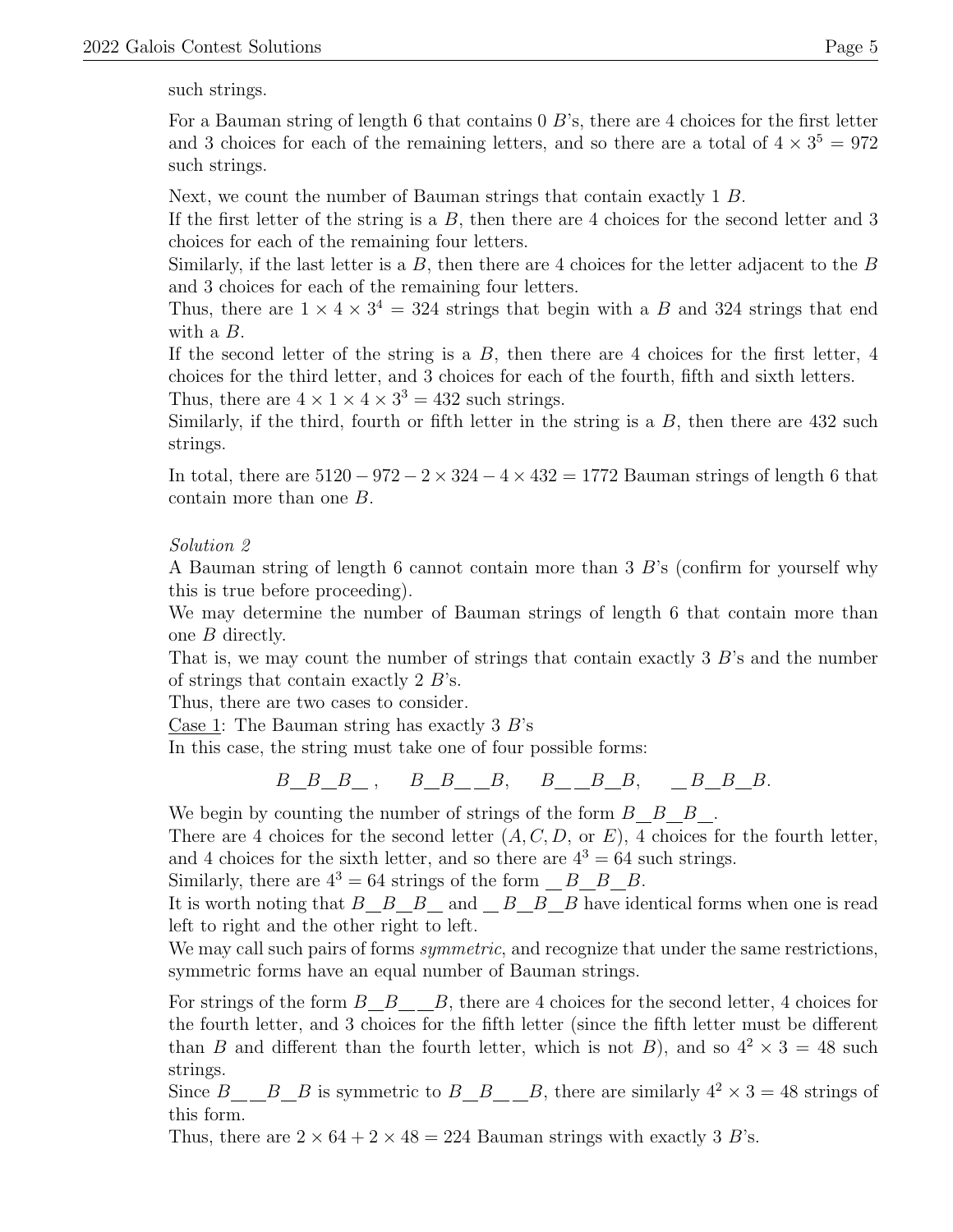In this case, the string must take one of ten possible forms. Eight of these occur in one of the following four symmetric pairs

> $B\_B$ <sub>\_\_\_</sub> and \_\_\_\_B\_B, B\_\_B\_\_ and \_\_B\_\_B,  $B \_ B \_ B$  and  $B \_ B \_ B \_ B$  and  $B \_ B \_ B$

and the final two forms (which are not a symmetric pair) are

$$
B_{---} - B
$$
 and  

$$
B_{---}B_{---}
$$

We begin by counting the number of strings of the form  $B_{B_{\text{max}}}$ .

There are 4 choices for the second letter  $(A, C, D, \text{ or } E)$ , 4 choices for the fourth letter, 3 choices for each of the fifth and sixth letters, and so there are  $4^2 \times 3^2 = 144$  such strings. Similarly, there are  $4^2 \times 3^2 = 144$  strings for each of the next five forms listed above,  $B \_ B, B \_ B, \_$ 

For strings of the form  $B_B_{\ldots}$ , there are 4 choices for the first letter, 4 choices for the third letter, 4 choices for the fifth letter, and 3 choices for the sixth letter, and so there are  $4^3 \times 3 = 192$  such strings.

Since  $B_{B}$  is symmetric to  $B_{B}$ , there are similarly  $4^3 \times 3 = 192$  strings of this form.

Finally, there are  $4 \times 3^3 = 108$  strings of the form  $B_{\text{max}} = B$ , and  $4^3 \times 3 = 192$  strings of the form  $B_{--}B_{--}$ .

Thus, there are  $6 \times 144 + 2 \times 192 + 108 + 192 = 1548$  Bauman strings with exactly 2 B's.

In total, there are  $224 + 1548 = 1772$  Bauman strings of length 6 that contain more than one B.

(c) Solution 1

Consider all Bauman strings of length n that begin with C.

There are 4 choices for each of the remaining  $n-1$  letters, and so there are  $4^{n-1}$  such Bauman strings.

Each of these strings either ends with  $D$ , or it does not end with  $D$ .

We call those that end with D,  $d_n$ , and we define  $|d_n|$  to be the number of such strings.

Similarly, we call those that do not end in D,  $x_n$ , and we define  $|x_n|$  to be the number of such strings.

For example,  $d_1$  represents the Bauman strings of length 1 that begin with  $C$  and end with D, and since no such string exists, then  $|d_1| = 0$ .

Similarly,  $x_1$  represents the Bauman strings of length 1 that begin with  $C$  and do not end with D, and so  $|x_1|=1$  (the string is C).

We may confirm that  $4^{n-1} = |d_n| + |x_n|$  when  $n = 1$ , since  $4^{1-1} = |d_1| + |x_1| = 0 + 1$ . Further, we know that  $|d_2|=1$  (the string is CD), and  $|x_2|=3$  (the strings are CA, CB,  $CE$ ), and again confirm that  $4^{2-1} = 1 + 3$ .

Next, consider the Bauman strings of length n that begin with  $C$  and do not end with  $D$ , that is,  $x_n$ .

Each of these strings could have a  $D$  added to its end to form a Bauman string of length  $n+1$  that begins with C and ends with D, or  $d_{n+1}$ .

Since adding a D to the end of every string  $x_n$  gives all possible strings  $d_{n+1}$ ,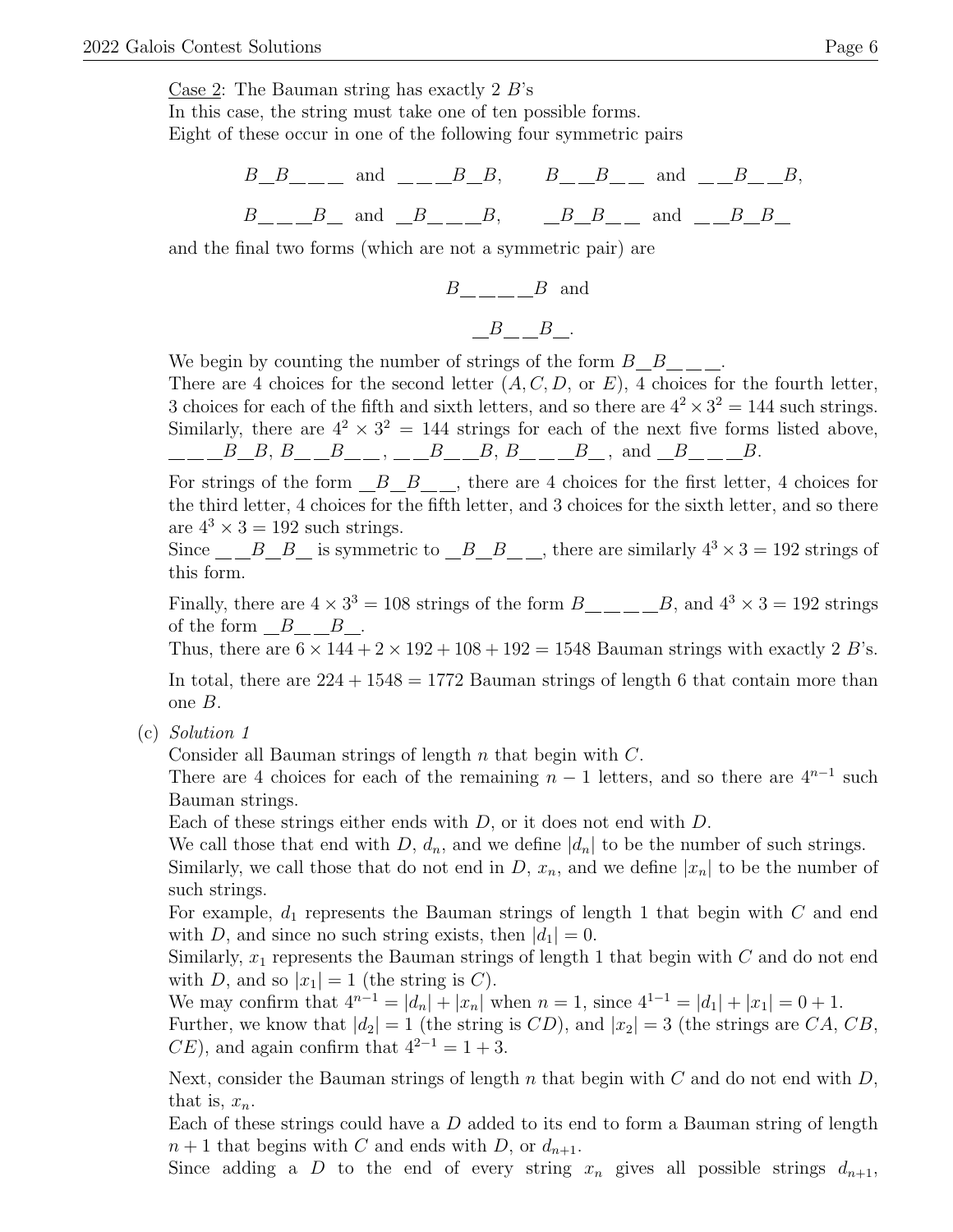then  $|d_{n+1}| = |x_n|$ .

From our earlier work, we may confirm that  $|d_2| = |x_1| = 1$ .

Further,  $|x_{n+1}| = 4|d_n| + 3|x_n|$ . Why is this true?

Every Bauman string of length  $n + 1$  that begins with C and does not end with D, that is  $x_{n+1}$ , is either a string  $d_n$  with an A, B, C, or E added to its end, or it is a string  $x_n$ that has a choice of 3 letters added to its end (the letter added can not be  $D$  and it can not be the last letter of  $x_n$ , leaving 3 possibilities).

The number of strings  $d_n$  that have  $A, B, C$ , or E added to its end is  $4|d_n|$ .

The number of strings  $x_n$  that have a choice of 3 letters added to its end is  $3|x_n|$ .

Therefore, we conclude that  $|x_{n+1}| = 4|d_n| + 3|x_n|$ .

From our earlier work, we may confirm that  $|x_2| = 4|d_1| + 3|x_1| = 4(0) + 3(1) = 3$ . We use these two formulas  $|d_{n+1}| = |x_n|$  and  $|x_{n+1}| = 4|d_n| + 3|x_n|$ , which are equivalent to  $|d_n| = |x_{n-1}|$  and  $|x_n| = 4|d_{n-1}| + 3|x_{n-1}|$ , to build the table below.

| $\boldsymbol{n}$ | $ d_n  =  x_{n-1} $  | $ x_n =4 d_{n-1} +3 x_{n-1} $                                        |
|------------------|----------------------|----------------------------------------------------------------------|
| 1                | $ d_1 =0$            | $ x_1 =1$                                                            |
| $\overline{2}$   | $ d_2 =1$            | $ x_2 =3$                                                            |
| 3                |                      | $ d_3  =  x_2  = 3 \quad  x_3  = 4 d_2  + 3 x_2  = 4(1) + 3(3) = 13$ |
| 4                | $ d_4  =  x_3  = 13$ | $ x_4  = 4 d_3  + 3 x_3  = 4(3) + 3(13) = 51$                        |
| 5                | $ d_5 =51$           | $ x_5  = 4(13) + 3(51) = 205$                                        |
| 6                | $ d_6  = 205$        | $ x_6  = 4(51) + 3(205) = 819$                                       |
| 7                | $ d_7  = 819$        | $ x_7  = 4(205) + 3(819) = 3277$                                     |
| 8                | $ d_8  = 3277$       | $ x_8  = 4(819) + 3(3277) = 13107$                                   |
| 9                | $ d_9 =13\,107$      | $ x_9  = 4(3277) + 3(13107) = 52429$                                 |
| 10               | $ d_{10}  = 52\,429$ | not needed                                                           |

Therefore, the number of Bauman strings of length 10 in which the first letter is C and the last letter is  $D$  is  $52\,429$ .

Solution 2

Let  $S_n$  be the set of Bauman strings of length n in which the first letter is C and the last letter is D.

Further, we define  $|S_n|$  to be the number of such strings.

For example,  $S_2 = \{CD\}$  and so  $|S_2| = 1$ , and  $S_3 = \{CAD, CBD, CED\}$  and so  $|S_3| = 3$ . Each string in  $S_{10}$  is of the form  $C_{\text{max}} = C_{\text{max}} = D$  or  $CT_8D$  where  $T_8$  is a Bauman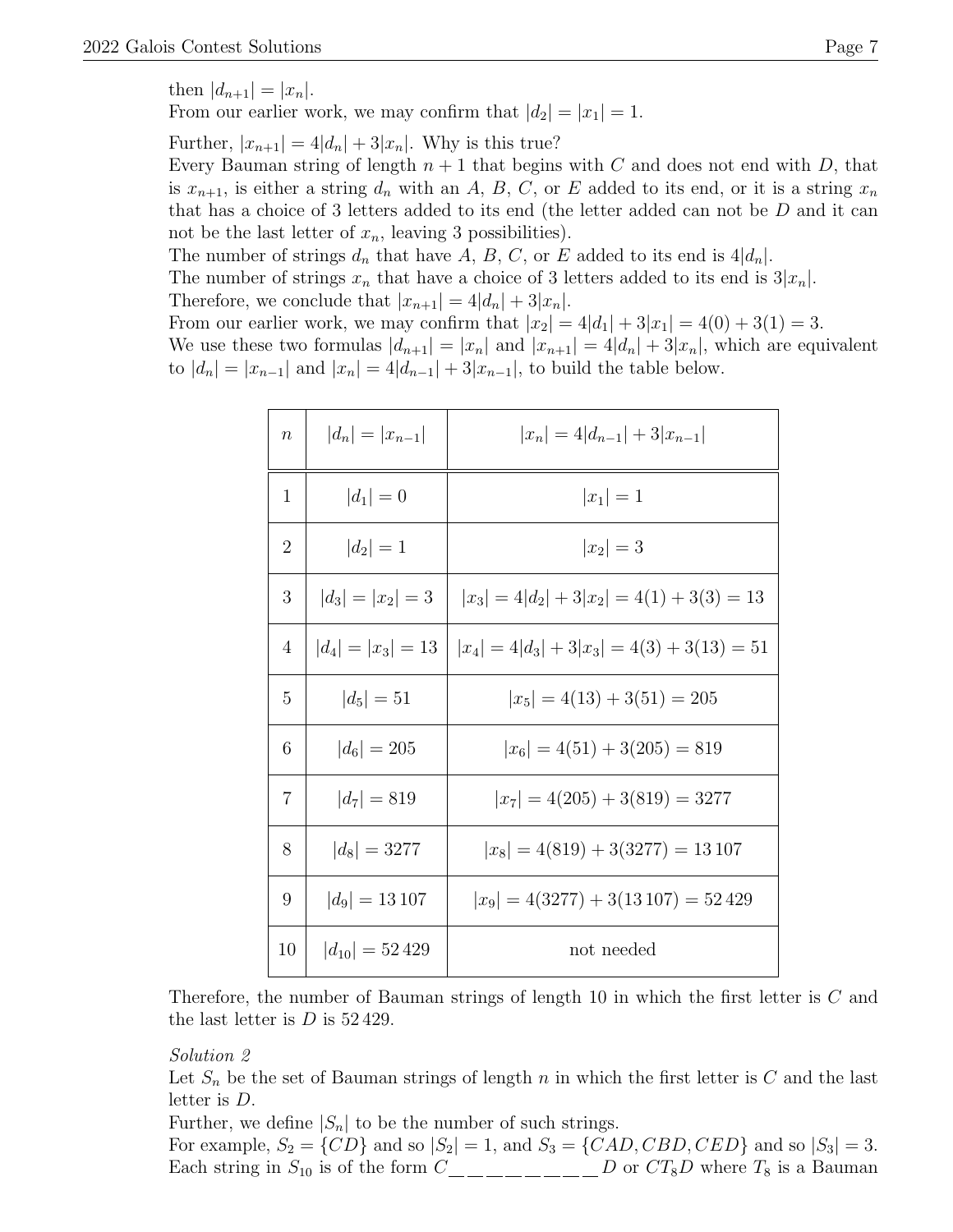string of length 8 that does not begin with  $C$  and does not end with  $D$ . Therefore,  $|S_{10}| = |T_8|$ . The number of such strings,  $|T_8|$ , is equal to

the total number of Bauman strings of length 8

- − the number of Bauman strings of length 8 that begin with C
- the number of Bauman strings of length 8 that end with  $D$
- $+$  the number of Bauman strings of length 8 that begin with C and end with D

In the above, we note that strings beginning with  $C$  include those that end with  $D$ , as well as others.

Similarly, strings that end with  $D$  include those that begin with  $C$ , as well as others.

Since we have subtracted the number of strings that begin with  $C$  and end with  $D$  twice from the total, we conclude by adding the number of such strings.

For a Bauman string of length 8, there are 5 choices for the first letter and 4 choices for each of the remaining 7 letters.

Thus, the total number of Bauman strings of length 8 is equal to  $5 \times 4^7$ .

For a Bauman string of length  $8$  that begins with  $C$ , there is 1 choice for the first letter and 4 choices for each of the remaining 7 letters.

Thus, the total number of Bauman strings of length 8 that begin with C is equal to  $1 \times 4^7$ . Also, the total number of Bauman strings of length 8 that end with D is equal to  $1 \times 4^7$ . The number of Bauman strings of length 8 that begin with  $C$  and end with  $D$  is equal to  $|S_8|$ .

Therefore, we get

$$
|S_{10}| = |T_8| = 5 \times 4^7 - 1 \times 4^7 - 1 \times 4^7 + |S_8| = 3 \times 4^7 + |S_8|
$$

and so the number of Bauman strings of length 10 that begin with  $C$  and end with  $D$ is dependent on the number of Bauman strings of length 8 that begin with C and end with D.

At this point, we could repeat the process above to determine  $|S_8|$ , however it may be more efficient to generalize the work above to determine a formula for  $|S_n|$ .

For integers  $n \geq 3$ , each string in  $S_n$  is of the form  $CT_{n-2}D$  where  $T_{n-2}$  is a Bauman string of length  $n-2$  that does not begin with C and does not end with D. The number of such strings,  $|T_{n-2}|$ , is equal to

the total number of Bauman strings of length  $n-2$ 

- $-$  the number of Bauman strings of length  $n-2$  that begin with C
- − the number of Bauman strings of length  $n-2$  that end with D
- + the number of Bauman strings of length  $n-2$  that begin with C and end with D

For a Bauman string of length  $n-2$ , there are 5 choices for the first letter and 4 choices for each of the remaining  $n-3$  letters.

Thus, the total number of Bauman strings of length  $n-2$  is equal to  $5 \times 4^{n-3}$ .

For a Bauman string of length  $n-2$  that begins with C, there is 1 choice for the first letter and 4 choices for each of the remaining  $n-3$  letters.

Thus, the total number of Bauman strings of length  $n-2$  that begin with C is equal to  $1 \times 4^{n-3}$ .

Also, the total number of Bauman strings of length  $n-2$  that end with D is equal to  $1 \times 4^{n-3}$ .

The number of Bauman strings of length  $n-2$  that begin with C and end with D is equal